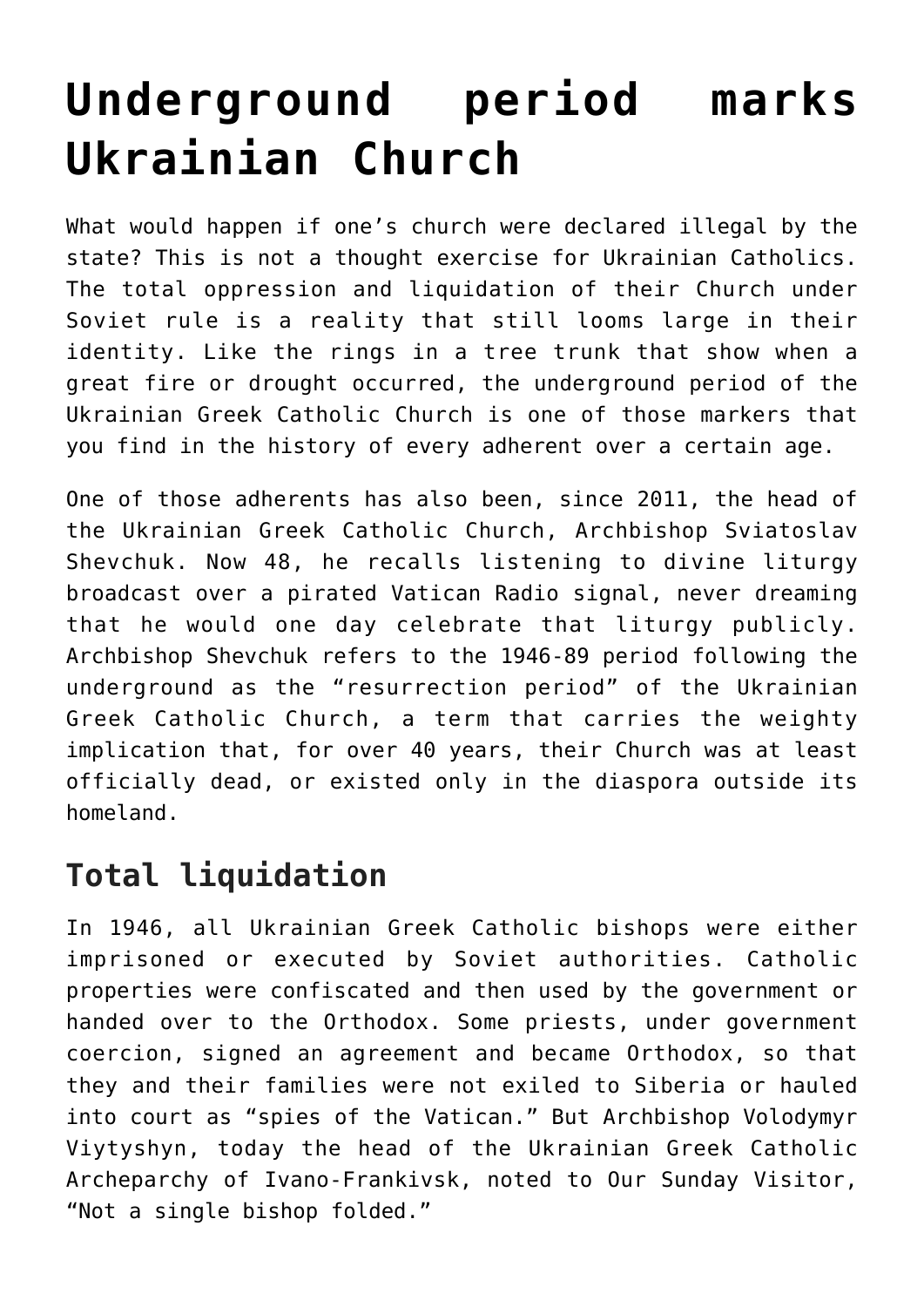This wave of oppression occurred across much of Eastern Europe in the wake of World War II.

"In most of the countries, there was actually a rather vibrant civic life before Communism took over, and in most places the communist system just destroyed it," Tetiana Stawnychy, director of the U.S. Conference of Catholic Bishops Collection for the Church in Central and Eastern Europe, told OSV. This process, she said, included "really ripping out of faith from society" in seeking either to completely oppress the Church or at least to control it.

Many Catholics were reluctant to attend Orthodox churches because it would be reported to the government, leading to persecution. After Stalin died, political prisoners were released, and some Ukrainian Greek Catholic priests returned to their families and parish communities but continued their ministry underground.

"They were like the first Christians," numerous people told OSV.

## **Hidden vocations**

"It found me!" Archbishop Viytyshyn, now 58, recalls of how he found his vocation to the priesthood in a time when his Church officially didn't exist. His parents were underground Greek Catholics. "When I was growing up, there was an underground liturgy being served in our house." When he learned to read, the adults encouraged him to read Scripture during the liturgy. But school was a school of atheism, and he saw the disparity between his lessons and home life.



Archbishop Viytyshyn

"In school they were saying, 'There is no God; you don't need to pray,' and my mother was telling me, 'Pray!'" he recalled.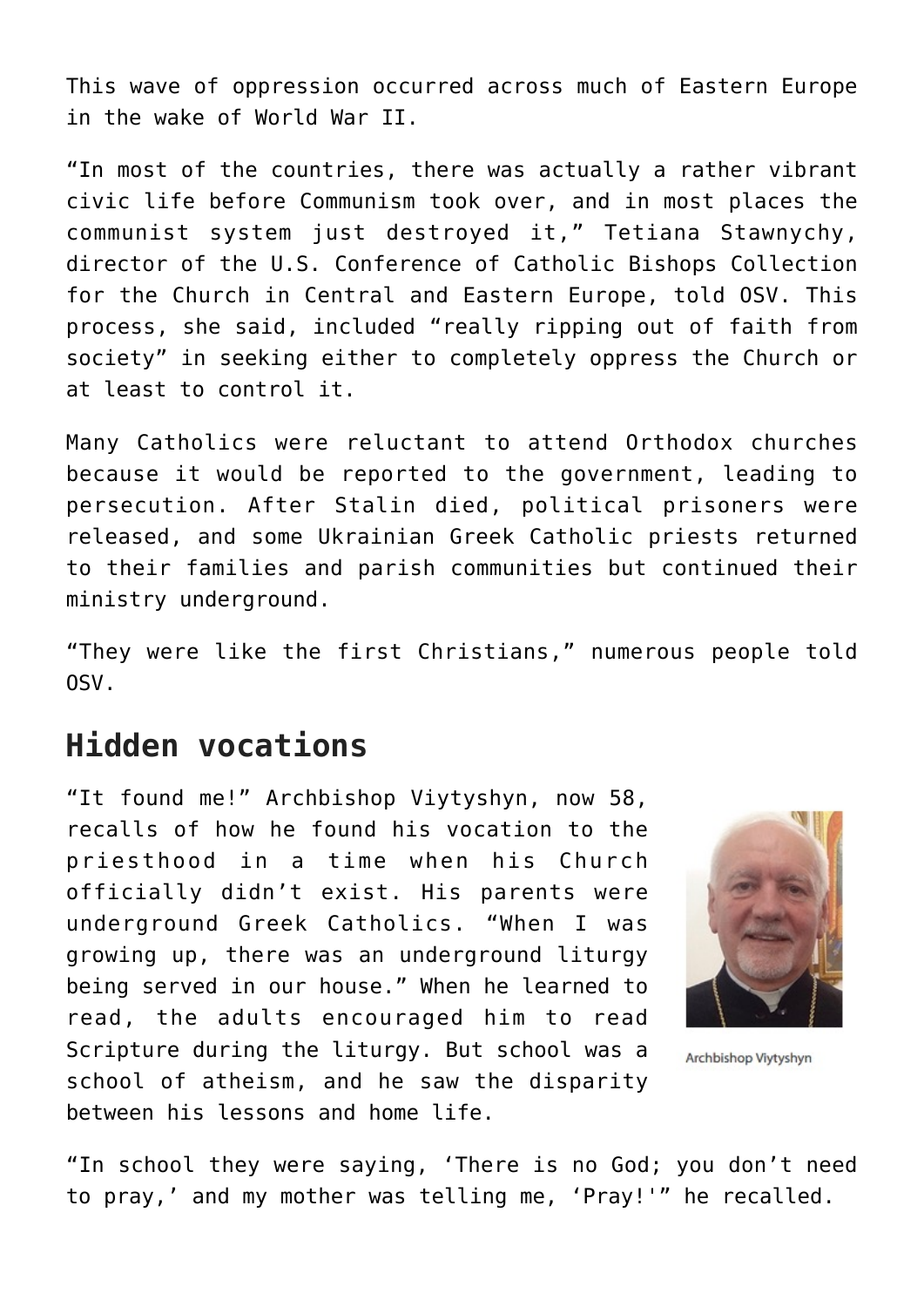"Young people want to be heroes," he said of his decision to become involved with his faith in this context. "I learned to be a cantor and traveled with the bishop, helping with the liturgy, carrying his case." The bishop proposed that he might want to study to become a priest. He was ordained in 1982.

Of course the path to ordination was anything but conventional during this time. The home of the late Father Mykhaylo Kosylo served as an underground seminary beginning in the late 1960s. Of the 100 or so young men who entered, about 20 would become priests in the underground. The format was individualized guided study for each seminarian. This was necessary in order to keep young men in the dark about the identities of their fellow students, should any of them ever be brought in for questioning by the authorities or the KGB seek to infiltrate them.

"To learn how to sing, we had to go into the Carpathian Mountains" so no one could hear," Archbishop Viytyshyn said.

"The students didn't even take notes," lest there be a paper trail, Father Viktor Pryjdun told OSV.

Father Pryjdun helps preserve Father Kosylo's house in the village of Dora in the Carpathian Mountains, which stands today as a small museum and testament to his efforts to help keep his Church alive, complete with secret nooks to hidden forbidden books.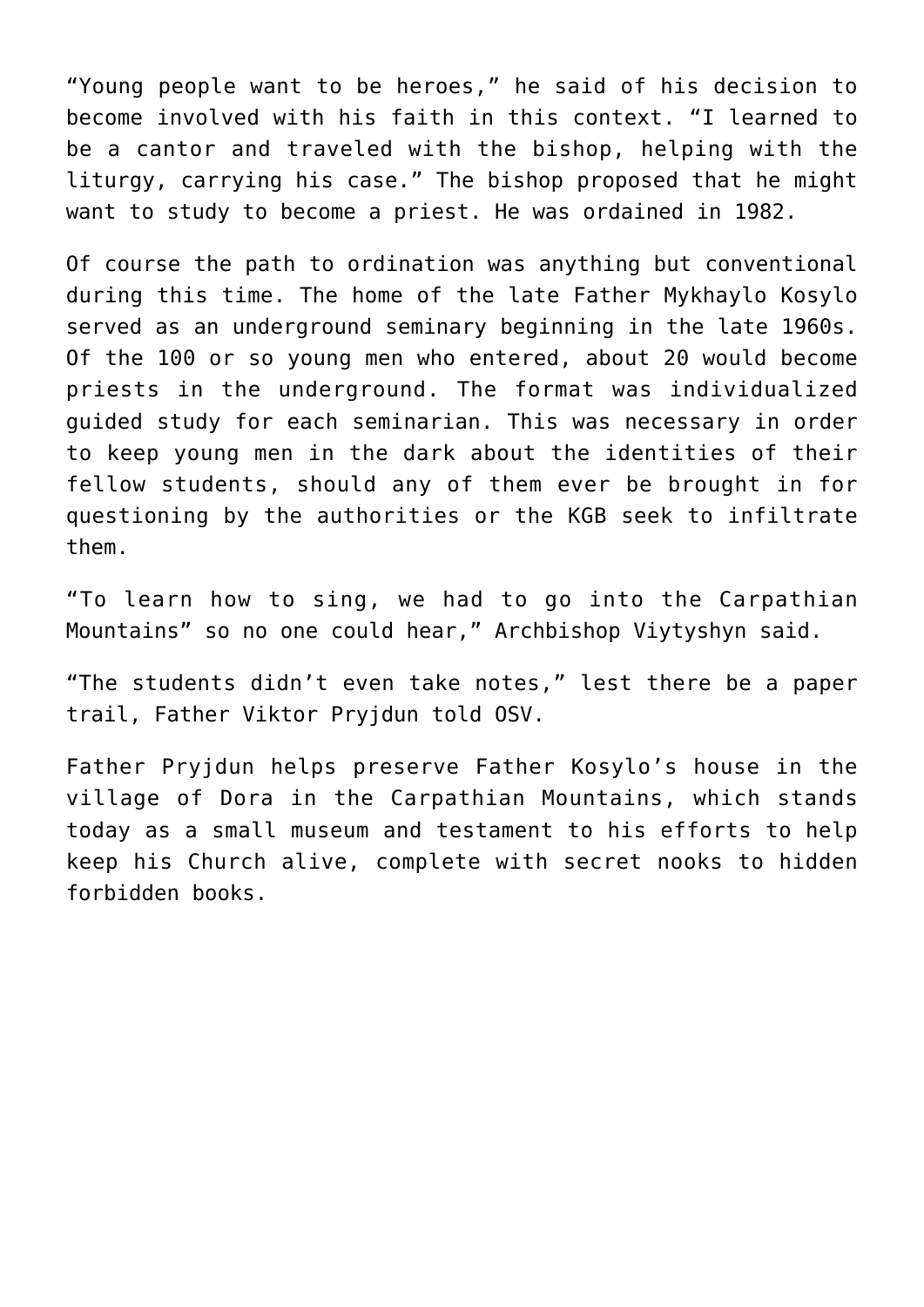

Father Viktor Pryjdun reveals a hiding place for forbidden books in the home of the late Father Mykhaylo Kosylo in the Ukrainian village of Dora. Father Kosylo's home served as an underground seminary during the period the Ukrainian Greek Catholic Church was oppressed by the Soviet Union. Photo by Don Clemmer

## **Clandestine community**

"In becoming a priest, you were agreeing to be a martyr," Archbishop Vasyl Semeniuk of the Archeparchy Ternopil-Zboriv told OSV. He recounted the experience of being interrogated by KGB for days on end.

Archbishop Semeniuk, who is now 69 years old and was ordained a priest in 1974, celebrated clandestine liturgies in the dead of night in villages, on one occasion having to be spirited out incognito by the villagers when the KGB arrived.

"Their homes became like our churches," Archbishop Viytyshyn told OSV. Liturgies, baptisms and confessions all occurred in a setting he likened to the Acts of the Apostles.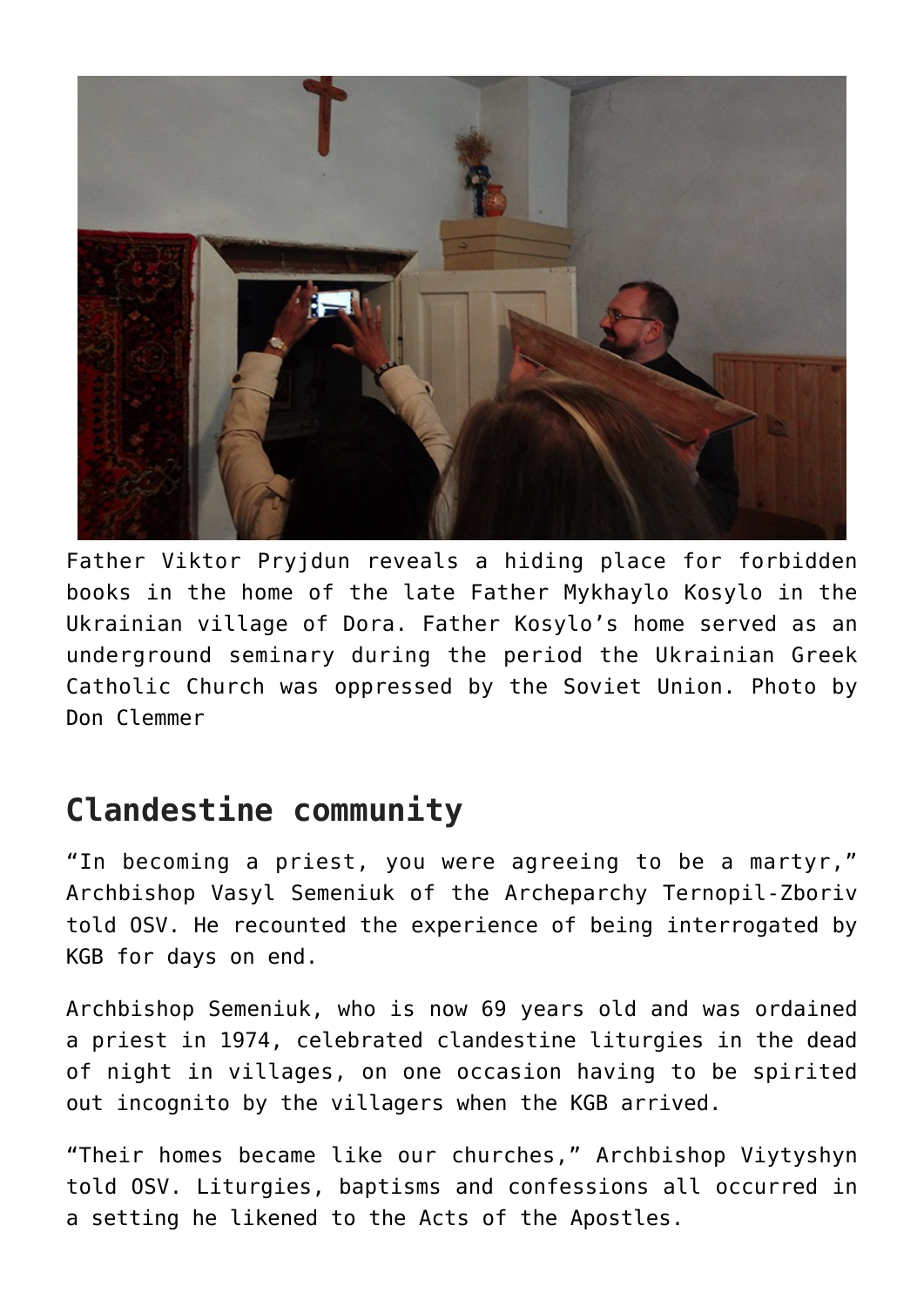Ovysia Melkytyn, whose mother's home in the village of Zarvanytsia served as one of these settings, recalled, "We would shut the blinds, because we were always very worried that they not catch the priest and that they take him away from us."

Underground priests held day jobs because everyone was required to work in the Soviet system.

"I had to find a job in the Soviet Union that wouldn't disturb my priestly ministry. And so our people, the underground faithful, helped me find work working for the fire brigade. You had to work one day, full day, and then three days you were off," Archbishop Viytyshyn said.

He added that the agreement among the priests was never to give the KGB the name of their consecrator. If asked, priests would pick the name of an older priest who had already died and say, "He ordained me." When the KGB would protest that the priest they named was not a bishop, they retorted, "How do you know?"

Bishop Josyf Milian, M.S.U., auxiliary bishop of Kiev-Halyc, who was ordained an underground priest in 1984, shared with OSV that his own family didn't even know he was a priest for years following his ordination.

This chapter of its history colors the Ukrainian Greek Catholic Church even today, and not just as a painful memory. Stawnychy of USCCB observed, "Because it was forced underground and then emerged after Communism fell, that there's something very vibrant and genuine about its witness."

"One of the missions of the underground priests was to encourage these people and to tell them that … yes, we're suffering, but we're doing this for Christ," Archbishop Viytyshyn said. "That's why the Church survived; people were humans, in all the best sense of the word."